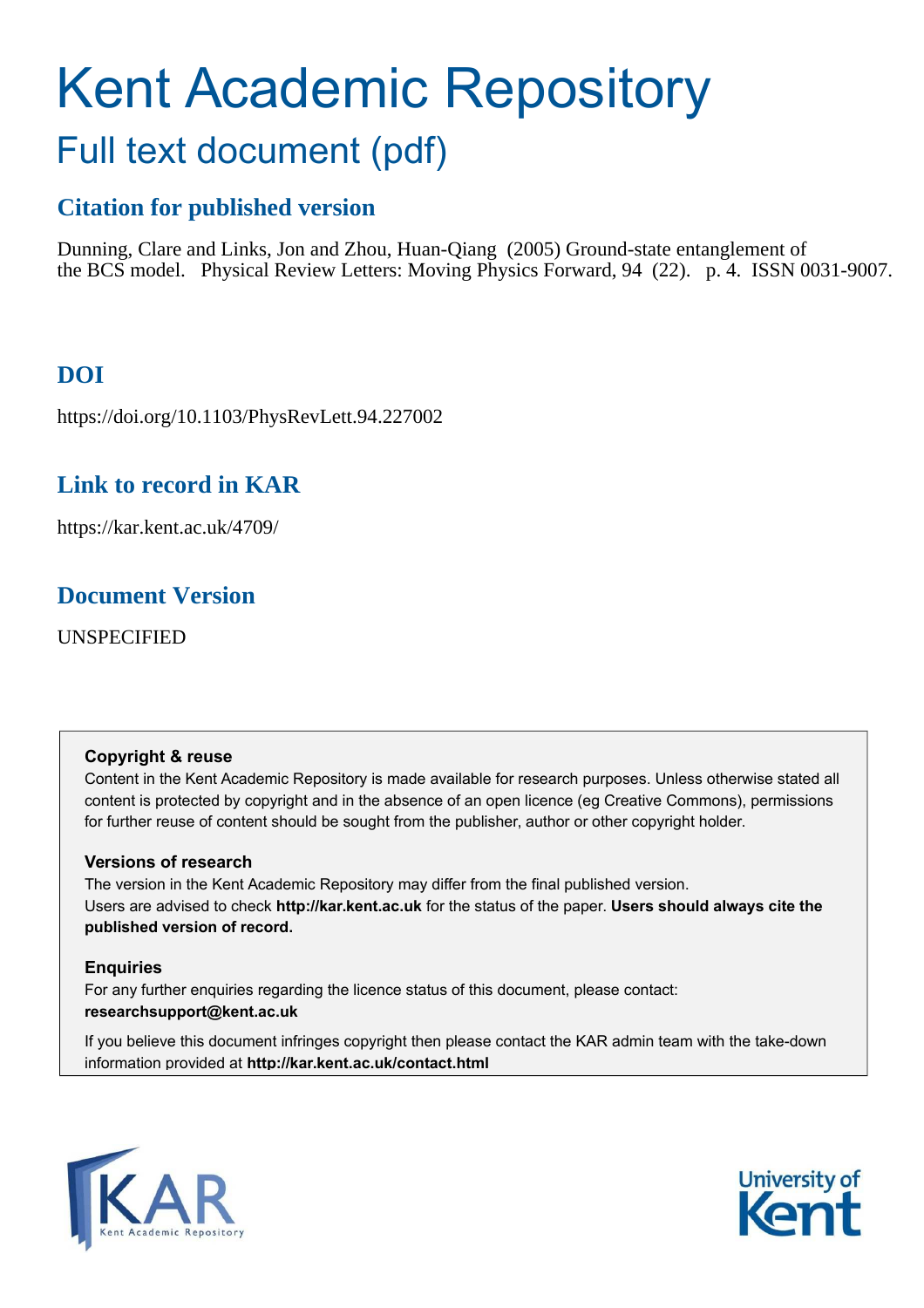#### Ground state entanglement of the BCS model

Clare Dunning, Jon Links, and Huan-Qiang Zhou Centre for Mathematical Physics, School of Physical Sciences,

The University of Queensland, Brisbane, 4072, Australia

The concept of local concurrence is used to quantify the entanglement between a single qubit and the remainder of a multi-qubit system. For the ground state of the BCS model in the thermodynamic limit the set of local concurrences completely describe the entanglement. As a measure for the entanglement of the full system we investigate the Average Local Concurrence (ALC). We find that the ALC satisfies a simple relation with the order parameter. We then show that for finite systems with fixed particle number, a relation between the ALC and the condensation energy exposes a threshold coupling. Below the threshold, entanglement measures besides the ALC are significant.

PACS numbers: 03.65.Ud, 74.20.Fg

<span id="page-1-3"></span>Quantification of entanglement remains as a major challenge in quantum information theory. For a state of a bi-partite system, it is well known that a measure for the entanglement between the two subsystems is given by the von Neumann entropy [\[1\]](#page-3-0). For a two-qubit system, the concurrence [\[2\]](#page-3-1) has been introduced as an alternative measure which is related to the von Neumann entropy in a bijective manner. In the language of spin-1/2 particles, concurrence can be described in terms of a time-reversal operation. Using this concept, generalisations of concurrence have been proposed for multi-qubit systems and in particular they have been applied to quantify the entanglement of the ground state of the BCS model in the thermodynamic limit [\[3,](#page-3-2) [4](#page-3-3)], which breaks time-reversal symmetry due to broken gauge symmetry.

In this Letter we adopt a different approach to investigate the ground state entanglement of the BCS model. We will use the notion of *local concurrence* which is defined in analogy with the functional relation that exists between concurrence and von Neumann entropy for a two qubit system (cf. [\[5](#page-3-4)]). It is a measure of the entanglement between a single qubit and the remainder of the system. We then define an entanglement measure which is the Average Local Concurrence (ALC). The ALC satisfies the properties of an entanglement monotone (EM): it vanishes for a state if and only if that state is a product state, is invariant under local unitary transformations, and does not increase on average under local operations assisted by classical communication.

For multi-qubit systems the number of independent EMs is the same as the number of non-local invariants [\[6\]](#page-3-5), growing exponentially with system size  $(2^{L+1} - 3L - 2)$ where  $L$  is the number of qubits  $[7, 8]$  $[7, 8]$  $[7, 8]$ . It is therefore useful to identify EMs which can be related to physical aspects of the system. In the thermodynamic limit we will show that the ALC for the ground state of the BCS model displays a simple relationship with the magnitude of the order parameter. For finite systems the order parameter vanishes, so we may use the ALC in lieu of the order parameter. Our investigation of a relationship between the ground state ALC and the condensation energy exposes a threshold coupling which signifies the onset of entanglement not measured by the local concurrences.

<span id="page-1-2"></span><span id="page-1-0"></span>To study the entanglement of any pure state we can examine the von Neumann entropy. Consider a general quantum system comprised of L qubits and a partition into two subsystems denoted A and B. For any pure state density matrix  $\rho$  the entanglement  $\mathcal{E}_{AB}(\rho)$  between A and B is given by the von Neumann entropy

$$
\mathcal{E}_{AB}(\rho) = -\text{tr}(\rho_A \log \rho_A) = -\text{tr}(\rho_B \log \rho_B)
$$

where the logarithm is taken base 2 and  $\rho_A$  is the reduced density matrix obtained from  $\rho$  by taking the partial trace over the state space of subsystem B. The reduced density matrix  $\rho_B$  is defined analogously.

Now we make precise the definition of local concurrence in a general context. Hereafter we will only deal with the particular case when the subsystem A denotes a single qubit (say the jth qubit) and B denotes the remainder of the system. For this case we will write  $\rho_j$  for  $\rho_A$  and  $\mathcal{E}_j(\rho)$  for  $\mathcal{E}_{AB}(\rho)$ . In such an instance we have  $\mathcal{E}_j(\rho) = -\lambda_j^+ \log(\lambda_j^+) - \lambda_j^- \log \lambda_j^-$  where  $\lambda_j^{\pm}$  denote the two eigenvalues of  $\rho_j$ . Using the fact that  $tr(\rho_j) = 1$ and that the eigenvalues of  $\rho_j$  lie in the interval  $[0,1]$ means that we can always parameterise them as  $\lambda_j^{\pm}$  =  $\left(1 \pm \sqrt{1 - C_j^2}\right)/2$  with  $C_j \in [0, 1]$ . For a two-qubit system  $\vec{C} = C_1 = C_2$  is precisely the concurrence [\[2\]](#page-3-1), so it is natural to call the  $C_j$  for the L-qubit system the local concurrences (cf. [\[5](#page-3-4)]). In terms of Pauli matrices it can be determined that  $\rho_j = \left(I + \sum_{\alpha=x,y,z} \langle \sigma_j^{\alpha} \rangle \sigma_j^{\alpha} \right)/2$ giving the local concurrence as

$$
C_j = \sqrt{1 - \sum_{\alpha = x, y, z} \langle \sigma_j^{\alpha} \rangle^2}.
$$
 (1)

<span id="page-1-1"></span>For the ground state of the BCS model we will establish a correspondence between each local concurrence and a certain correlation function  $\tilde{C}_j$  (see [\(6\)](#page-2-0) below) describing the fluctuation in the Cooper pair occupation numbers. An advantage of this approach is that it applies equally to the thermodynamic limit where gauge symmetry is broken, and for finite systems where there is no broken symmetry. We obtain analytic results for the ALC in two extreme cases; (i) the thermodynamic limit and (ii)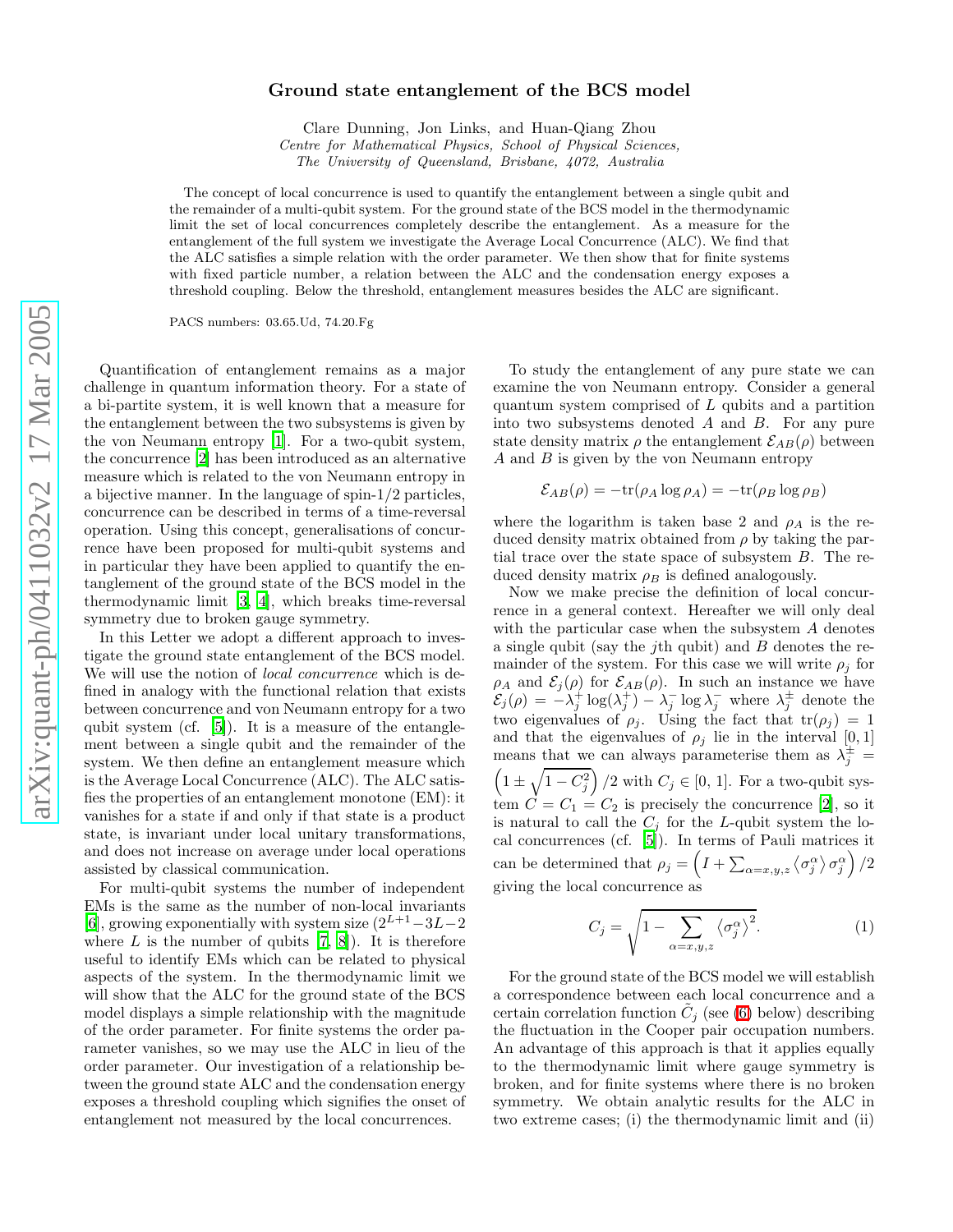the case of a single Cooper pair in a system with two single particle energy levels. Between these extremes we investigate the ALC in terms of the exact solution of the model provided by the Bethe ansatz [\[9\]](#page-3-8), which facilitates the calculation of correlation functions [\[10](#page-3-9), [11\]](#page-3-10) and in turn the ALC.

The reduced BCS model. The reduced BCS Hamiltonian has received much attention as a result of the effort to understand pairing correlations in nanoscale metallic systems [\[13,](#page-4-0) [14\]](#page-4-1). The Hamiltonian reads

$$
H_{\rm BCS} = \sum_{j=1}^{L} \epsilon_j n_j - d\lambda \sum_{j \neq k}^{L} c_{j+}^{\dagger} c_{j-}^{\dagger} c_{k-}^{\dagger} c_{k+}.
$$
 (2)

Above,  $j = 1, \ldots, L$  labels a shell of doubly degenerate single particle energy levels with energies  $\epsilon_i$ , d is the mean level spacing and  $\lambda$  is the dimensionless coupling. The operators  $c_{j\pm}$ ,  $c_{j\pm}^{\dagger}$  are the annihilation and creation operators for electrons at level j where the labels  $\pm$  refer to pairs of time-reversed states and  $n_j = c_{j+}^{\dagger} c_{j+} + c_{j-}^{\dagger} c_{j-}$ is the electron number operator for level  $j$ . Throughout we will only consider systems at half-filling. The physical properties predicted by the model are quite different in the superconducting (SC) regime ( $d \ll \Delta$ , where  $\Delta$  is the bulk gap, defined below) and the fluctuation dominated (FD) regime  $(d \gg \tilde{\Delta})$ , the latter being the case for nanoscale systems. For the SC regime the variational BCS ansatz using mean-field theory can be used to determine the ground state properties. However, the meanfield approximation is not justified in the FD regime, where quantum fluctuations are significant.

<span id="page-2-0"></span>The condensation energy  $E^c$  is defined as the energy loss relative to the energy of the uncorrelated state (i.e. the ground state energy at  $\lambda = 0$ , or equivalently the energy expectation value of the Fermi sea). In the language of [\[12\]](#page-4-2), it is equivalent to the entanglement gap for this model. Intuitively, the entanglement gap gives an indication of the ground state entanglement of the system. By definition, it is zero if and only if the ground state is not entangled. It is thus desirable to determine how the entanglement gap (or equivalently the condensation energy) relates to EMs. It is known that the condensation energy is extensive in the SC regime, intensive in the FD regime, but with entirely smooth behaviour in the crossover [\[13,](#page-4-0) [14\]](#page-4-1). Below we will use a relation between condensation energy and the ALC to establish that a threshold coupling exists which marks qualitative differences in the ground state in terms of entanglement. An important quantity in our subsequent analysis will be played by the dimensionless condensation energy per electron, defined by  $E = E^c/\omega_D L$ .

Next we discuss the decomposition of the Hilbert space into subsystems. At each energy level  $\epsilon_j$  there are four independent states;  $|0\rangle$ ,  $c_+^{\dagger} |0\rangle$ ,  $c_-^{\dagger} |0\rangle$ ,  $c_+^{\dagger} c_-^{\dagger} |0\rangle$ . These states serve as a *ququadrit*, which can be further decomposed into two qubits through the identification  $|0\rangle \equiv |00\rangle$ ,  $c_{+}^{\dagger}|0\rangle \equiv |10\rangle$ ,  $c_{-}^{\dagger}|0\rangle \equiv |01\rangle$ ,  $c_{+}^{\dagger}c_{-}^{\dagger}|0\rangle \equiv |11\rangle$ [\[15,](#page-4-3) [16](#page-4-4)]. In the ground state all electrons are paired, so

there is zero probability of observing a single electron at any level  $\epsilon_j$ . Thus for the ground state each level  $\epsilon_j$  gives rise to a two-state system with basis  $|0\rangle$ ,  $c^{\dagger}_{+}c^{\dagger}_{-}|0\rangle$ , and each ququadrit serves as an effective qubit.

The grand canonical ensemble. The conventional BCS theory [\[17\]](#page-4-5) employs a grand canonical ensemble, where the electron number is not fixed, using the well-known variational ground state ansatz

$$
|\text{BCS}\rangle = \prod_{j=1}^{L} (u_j I + e^{i\theta} v_j c_{j+}^{\dagger} c_{j-}^{\dagger}) |0\rangle
$$
 (3)

with  $u_j$ ,  $v_j$  real and satisfying  $u_j^2 + v_j^2 = 1$ . Including only those levels within the cut-off given by the Debye frequency  $\omega_D$  (i.e.  $|\epsilon_j| \leq \omega_D$  where the Fermi level is  $\epsilon_F = 0$ , minimisation of the expectation value of the energy for [\(3\)](#page-1-0) gives

$$
4u_j^2v_j^2 = \tilde{\Delta}^2/(\epsilon_j^2 + \tilde{\Delta}^2)
$$
 (4)

where  $\Delta = \omega_D / \sinh(1/\lambda)$  is the bulk gap. Unless stated otherwise we assume that the levels  $\epsilon_i$  are uniformly distributed. It can then be deduced that  $E =$  $(\coth(1/\lambda) - 1)/2$ .

<span id="page-2-1"></span>With respect to the decomposition of [\(3\)](#page-1-0) into ququadrits discussed above, it is a product state and thus not entangled. There is however entanglement within each ququadrit subsystem. Expressing the state of a ququadrit as  $u |00\rangle + v e^{i\theta} |11\rangle$  it is easily determined that the concurrence is  $C = 2|uv|$ . Thus for the state [\(3\)](#page-1-0) we may define L local concurrences  $C_j$  associated with each level j, which quantify the entire entanglement content of the state. Remarkably, most of the  $2^{L+1}-3L-2$  independent EMs are zero. Note that the definition of local concurrence here is not the same as the definition of partial concurrence in [\[4](#page-3-3)] based on the notion of broken time-reversal symmetry of [\(3\)](#page-1-0) (see also [\[3](#page-3-2)]). A simple choice for an EM which reflects the overall ground state entanglement is the ALC,  $\overline{C} = L^{-1} \sum_{j=1}^{L} C_j$ . We remark that C only quantifies bi-partite entanglement, and not multi-partite entanglement [\[5](#page-3-4), [7](#page-3-6), [8\]](#page-3-7). However [\(3\)](#page-1-0) has no multi-partite entanglement. In the thermodynamic limit  $d \rightarrow 0$  with  $Ld = 2\omega_D$  finite we can compute the ALC as

$$
\overline{C} = \frac{\int_{-\omega_D}^{\omega_D} f(\epsilon) \mu(\epsilon) d\epsilon}{\int_{-\omega_D}^{\omega_D} \mu(\epsilon) d\epsilon} \tag{5}
$$

<span id="page-2-2"></span>with  $f(\epsilon) = \tilde{\Delta}/(\sqrt{\epsilon^2 + \tilde{\Delta}^2})$  and  $\mu(\epsilon) \ge 0$  a density function for the distribution of the single particle energy levels. For the case  $\mu(\epsilon) = 1$  it is straightforward to determine that the ALC is  $\overline{C} = 1/(\lambda \sinh(1/\lambda))$ . Re-calling [\[14\]](#page-4-1) that the order parameter is given by  $\Delta =$  $\lambda d \sum_{j=1}^{L} \langle c_j \rangle c_{j+1}$  we have  $|\Delta| = \lambda \omega_D \overline{C}$ . This last relation reflects the fact that superconducting order arises from the instability of the Fermi sea due to Cooper pairing, which also results in the emergence of entanglement in the ground state. Additionally we find  $2d\tilde{E}/d\lambda = \overline{C}^2$ .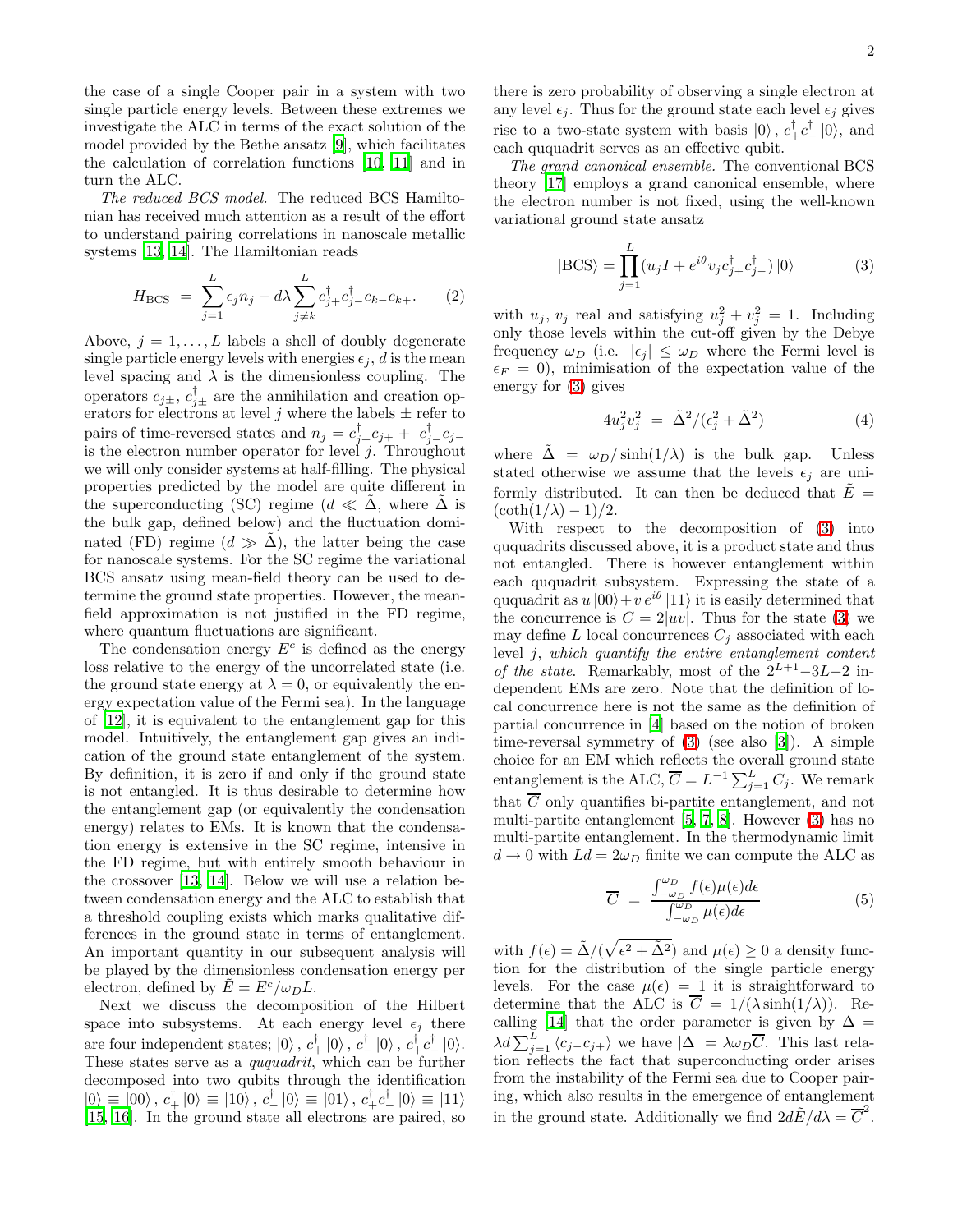

FIG. 1: The ALC as a function of the dimensionless coupling  $\lambda$  in the thermodynamic limit for various distributions  $\mu(\epsilon)$ of the single particle levels. The results shown are for, in increasing order of local density about the Fermi level,  $\mu(\epsilon)$  =  $\epsilon^2$  (dash),  $\mu(\epsilon) = |\epsilon|$  (solid),  $\mu(\epsilon) = 1$  (bold),  $\mu(\epsilon) = \omega_D^2 - \epsilon^2$ (dash-dot) and  $\mu(\epsilon) = \omega_D - |\epsilon|$  (dot). For each of these cases the expression [\(5\)](#page-1-1) can be evaluated analytically.

For the canonical case (i.e. a finite system with fixed electron number) the order parameter vanishes, but one can alternatively study the extent to which 'superconducting order' survives through the study of certain correlation functions [\[14\]](#page-4-1), which we will show can be used to compute the ALC.

We introduce the correlators describing the fluctuation in Cooper pair occupation:

$$
\tilde{C}_j = \sqrt{\langle n_j^2 \rangle - \langle n_j \rangle^2} = \sqrt{\langle 2 - n_j \rangle \langle n_j \rangle}.
$$
 (6)

These correlators can be directly evaluated for the vari-ational wavefunction [\(3\)](#page-1-0) giving  $C_j = 2 |u_j v_j| = C_j$ , so the local concurrence is precisely the fluctuation of the Cooper pair occupation. These fluctuations are localised within the range  $\Delta$  of the Fermi level as given by [\(4\)](#page-1-2). The behaviour of the ALC is strongly influenced by the density of levels about the Fermi level, as depicted in Fig. 1. Hereafter we will only consider the case of uniform distribution of the levels to simplify the analysis.

In the thermodynamic limit [\(3\)](#page-1-0) becomes the exact ground state and the finite size corrections are of order  $1/L$  [\[18\]](#page-4-6). For systems with large but finite electron number in the SC regime, the entanglement of the state [\(3\)](#page-1-0) and the entanglement of the ground state will be the same up to corrections of order  $1/L$ . However, the ground state cannot be accurately approximated by the product state [\(3\)](#page-1-0) in the FD regime. In this case the correlations spread out in energy space over the entire width  $2\omega_D$  about the Fermi level [\[14\]](#page-4-1).

<span id="page-3-5"></span><span id="page-3-4"></span><span id="page-3-3"></span><span id="page-3-2"></span><span id="page-3-1"></span><span id="page-3-0"></span>The canonical ensemble. Our next step is to establish that the correlators [\(6\)](#page-2-0) are still equivalent to the local concurrences for a canonical system. Recall that since there are no unpaired electrons in the ground state, we can treat each ququadrit as an effective qubit. We express the action of the canonical Fermi algebra on the



FIG. 2: Ground state ALC for systems of  $L = 24$  (dot-dash), 40 (dash) and 68 (solid) levels. The bold and dotted lines show the analytic results for the thermodynamical limit and  $L = 2$  respectively. The inset, showing the result for small  $\lambda$ , highlights that the ALC is L-dependent and not universal.

subspace of the Hilbert space with no unpaired electrons in terms of the Pauli matrices through the identification  $n = I + \sigma^z$ ,  $c_+^{\dagger} c_-^{\dagger} = \sigma^+$ ,  $c_- c_+ = \sigma^-$ . The uniqueness of the ground state and the  $u(1)$  invariance of the Hamiltonian [\(2\)](#page-1-3) due to conservation of total electron number means that [\(1\)](#page-0-0) reduces to  $C_j = \sqrt{1 - \langle \sigma^z \rangle^2}$ . Next we express the correlators [\(6\)](#page-2-0) in terms of the Pauli matrices, with the result being  $\tilde{C}_j = C_j$ . A clarifying point is needed here. The local concurrence  $C_i$  is a measure of the entanglement between the effective qubit associated with the jth level and the remainder of the system. Treating the jth level as a ququadrit, the reduced density matrix becomes

$$
\rho_j = \frac{1}{2} (2 - \langle n_j \rangle) |00\rangle \langle 00| + \frac{1}{2} \langle n_j \rangle |11\rangle \langle 11|.
$$
 (7)

Taking the partial trace over either qubit yields a reduced density matrix which has the same non-zero eigenvalues as [\(7\)](#page-2-1), so the local concurrence for either qubit within a ququadrit is the same as the local concurrence of the ququadrit viewed as an effective qubit.

We see that the definition for the ALC in terms of the correlators [\(6\)](#page-2-0) is the same for the canonical and grand canonical cases. Note that the derivation of the ALC in terms of  $(6)$  for canonical systems relied on  $u(1)$  invariance. In the thermodynamic limit the  $u(1)$  invariance of the ground state density matrix is broken, but the same expression for the ALC in terms of [\(6\)](#page-2-0) is valid.

<span id="page-3-10"></span><span id="page-3-9"></span><span id="page-3-8"></span><span id="page-3-7"></span><span id="page-3-6"></span>To analyse the ground state ALC in the canonical case we employ results from the exact solution [\[9](#page-3-8)]. An eigenstate of [\(2\)](#page-1-3) with M Cooper pairs is characterised by a set of complex parameters  $\{v_1, \ldots, v_M\}$  which provide a solution to the set of Bethe Ansatz Equations (BAE)

$$
\frac{2}{d\lambda} + \sum_{k=1}^{L} \frac{1}{v_i - \epsilon_k} = \sum_{j \neq i}^{M} \frac{2}{v_i - v_j},
$$
 (8)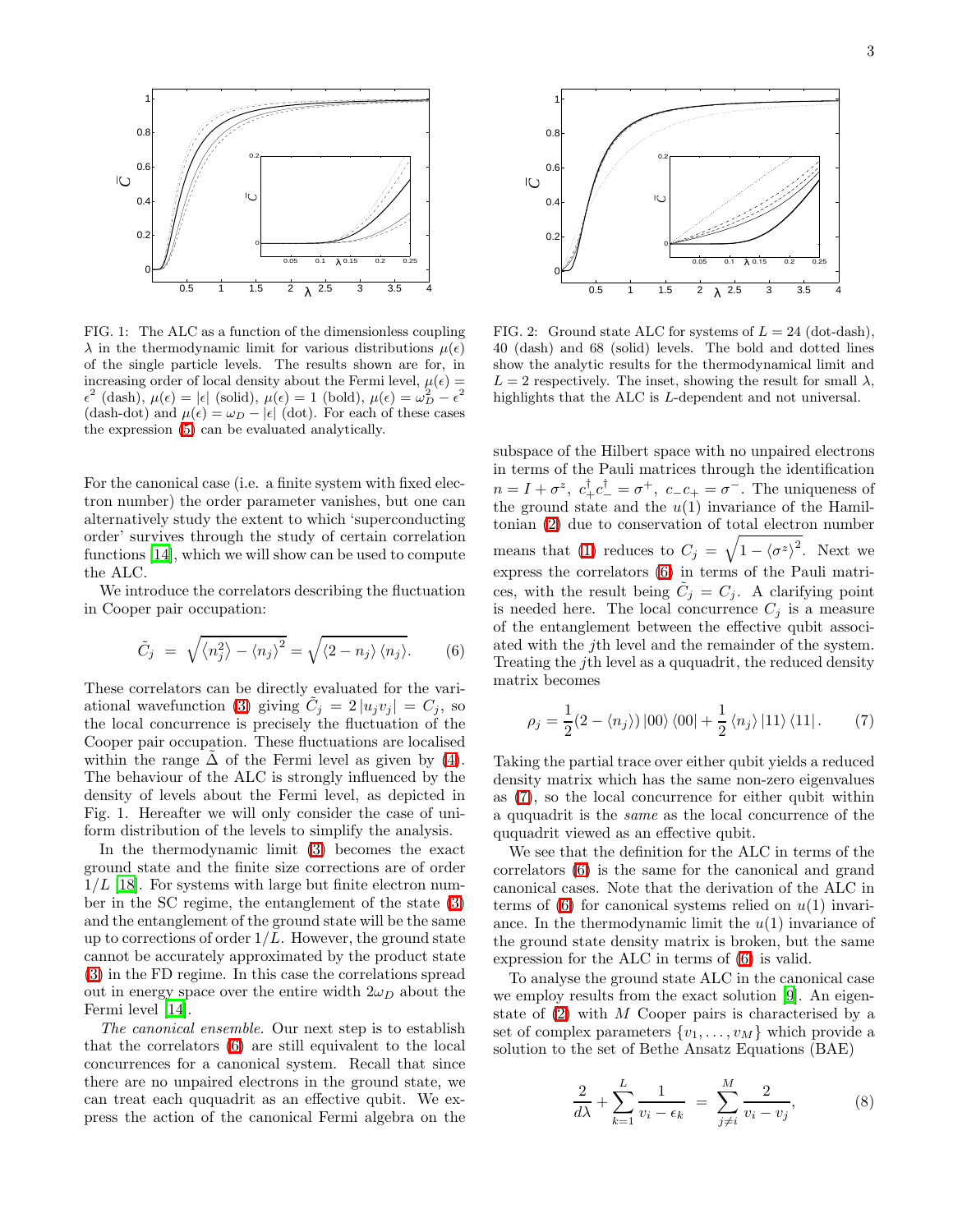<span id="page-4-4"></span><span id="page-4-3"></span><span id="page-4-2"></span><span id="page-4-1"></span><span id="page-4-0"></span>

<span id="page-4-5"></span>FIG. 3: The ratio  $\overline{C}^2/\tilde{E}$  versus  $\ln(\lambda)$ . The results shown are for  $L = 24$  (dot-dash), 40 (dash) and 68 (solid) levels, while the bold and dotted curves are the analytic results obtained for the thermodynamic limit and  $L = 2$ . The maximum for each case is a threshold coupling, below which other EMs become significant. For  $L = 2$  and the thermodynamic limit the maximum occurs at  $\lambda = 0$ , as there is only bi-partite entanglement in these cases.

and the energy is given by  $E = 2\sum_{j=1}^{M} v_j + \lambda dM$ . For the simple case of  $L = 2, M = 1, (8)$  $L = 2, M = 1, (8)$  can be solved analytically yielding the ground state energy  $E = \epsilon_1 +$  $\epsilon_2 - \sqrt{d^2\lambda^2 + (\epsilon_1 - \epsilon_2)^2}$ . Using the Hellmann-Feynman theorem the correlators [\(6\)](#page-2-0) can be computed which gives the ALC as  $\overline{C} = \lambda/\sqrt{1 + \lambda^2}$ .

For the case of general finite L the ALC can be computed through determinant representations of the  $\tilde{C}_j$ which are given as functions of the set  $\{v_1, \ldots, v_M\}$ . The explicit formulae can be found in [\[10,](#page-3-9) [11](#page-3-10)]. In the limits of weak [\[19](#page-4-7)] and strong [\[20\]](#page-4-8) coupling for large but finite L we have the asymptotic results

$$
\tilde{E} \sim \lambda/2(1 + O(1/L)),
$$
\n
$$
\overline{C} \sim 1 - 1/(6\lambda^2)(1 + O(1/L)), \qquad \lambda^{-1} \ll 1,
$$
\n
$$
\tilde{E} \sim \lambda^2 \ln(2)/L(1 + O(1/\ln L)),
$$
\n
$$
\overline{C} \sim \lambda \sqrt{2/L} \ln(3 + \sqrt{8})(1 + O(1/\ln L)), \qquad \lambda \ll 1.
$$

It is found that for  $\lambda^{-1} \ll 1$ ,  $\overline{C}^2/\tilde{E} \sim 2/\lambda$ , and

$$
\overline{C}^2/\tilde{E} \sim (2\ln^2(3+\sqrt{8}))/\ln(2) \approx 8.97
$$

<span id="page-4-8"></span><span id="page-4-7"></span><span id="page-4-6"></span>for  $\lambda \ll 1$ . Therefore in the FD and SC regimes the the quantity  $\overline{C}^2/\tilde{E}$  displays scaling behaviour, i.e. the leading term is independent of L. In contrast to the FD and SC regimes, which are characterised by the scales  $1/\ln(L)$  and  $1/L$  respectively, the scale  $1/\ln^2(L)$  occurs for the crossover regime [\[19\]](#page-4-7).

<span id="page-4-9"></span>In Fig. 2 we show the ALC versus  $\lambda$  for  $L =$ 2, 24, 40, 68 and the thermodynamic limit. Like the condensation energy, it is clear that the ALC is a smooth monotonic function of  $\lambda$  as it crosses from the FD to the SC regime. In Fig. 3 we plot the ratio  $\overline{C}^2/\tilde{E}$  versus  $ln(\lambda)$ , for the finite cases  $L = 24, 40, 68$ . For sufficiently small  $\lambda$  this ratio is approximately the constant value 8.97 (up to a small correction  $O(1/\ln(L))$ ) in agreement with the asymptotic result, but is nonetheless monotonically increasing. At sufficiently large  $\lambda$  the ratio is monotonically decreasing and is well approximated by the analytic curve for the thermodynamic limit. For  $L = 2$  and the thermodynamic limit the curves, also shown, are monotonic, while in each of the other three cases there is clearly a maximum at a finite value of  $\ln(\lambda)$ . The coupling at which the maximum of  $\overline{C}^2/\tilde{E}$  occurs is a threshold: below this coupling [\(3\)](#page-1-0) no longer approximates the ground state and we must expect that other (generally multi-partite) EMs become significant.

For larger values of  $L$ , we appeal to a heuristic argument based on the observation made in [\[19\]](#page-4-7): for the crossover regime, the condensation energy is roughly reproduced by simply summing up the contributions from the perturbative result in the FD regime and the BCS mean field theory in the SC regime [\[21](#page-4-9)]. This also applies to the ALC. Therefore, the same picture we have drawn from exact Bethe ansatz solutions for small L works for very large  $L$ , thus filling in the gap between the tractable but relatively small L's and the thermodynamic limit. As L becomes very large, the threshold coupling tends to the value  $2/\ln(L)$  (the coupling at which mean-field theory breaks down [\[19](#page-4-7)]). This gives  $\overline{C}^2/\tilde{E} \sim \ln^2(L)$  at the threshold, showing the peak in Fig. 3 is not bounded as L increases. The competition of different scales in the crossover regime leads to the breakdown of the scaling behaviour observed in the FD and SC regimes.

We gratefully acknowledge financial support from the Australian Research Council.

- [1] S. Popescu and D. Rohrlich, Phys. Rev. A 56 R3319 (1997)
- [2] S. Hill and W.K. Wootters, Phys. Rev. Lett. 78, 5022 (1997)
- [3] Z. Gedik, Solid State Commun. 124 473 (2002)
- $[4]$  M.A. Martín-Delgado, [quant-ph/0207026](http://arXiv.org/abs/quant-ph/0207026)
- [5] V. Coffman, J. Kundu and W.K. Wootters, Phys. Rev. A 61 052306 (2000)
- [6] R.M. Gingrich, Phys. Rev. A 65 052302 (2002)
- [7] N. Linden, S. Popescu and A. Sudbery, Phys. Rev. Lett. 83 243 (1999)
- J. Kempe, Phys. Rev. A **60** 910 (1999)
- [9] R.W. Richardson, Phys. Lett. 3 277 (1963); ibid 5 82 (1963)
- [10] H.-Q. Zhou, J. Links, R.H. McKenzie and M.D. Gould, Phys. Rev. B 65 060502(R) (2002)
- [11] J. Links, H.-Q. Zhou, R.H. McKenzie and M.D. Gould, J. Phys. A: Math. Gen. 36 R63 (2003)